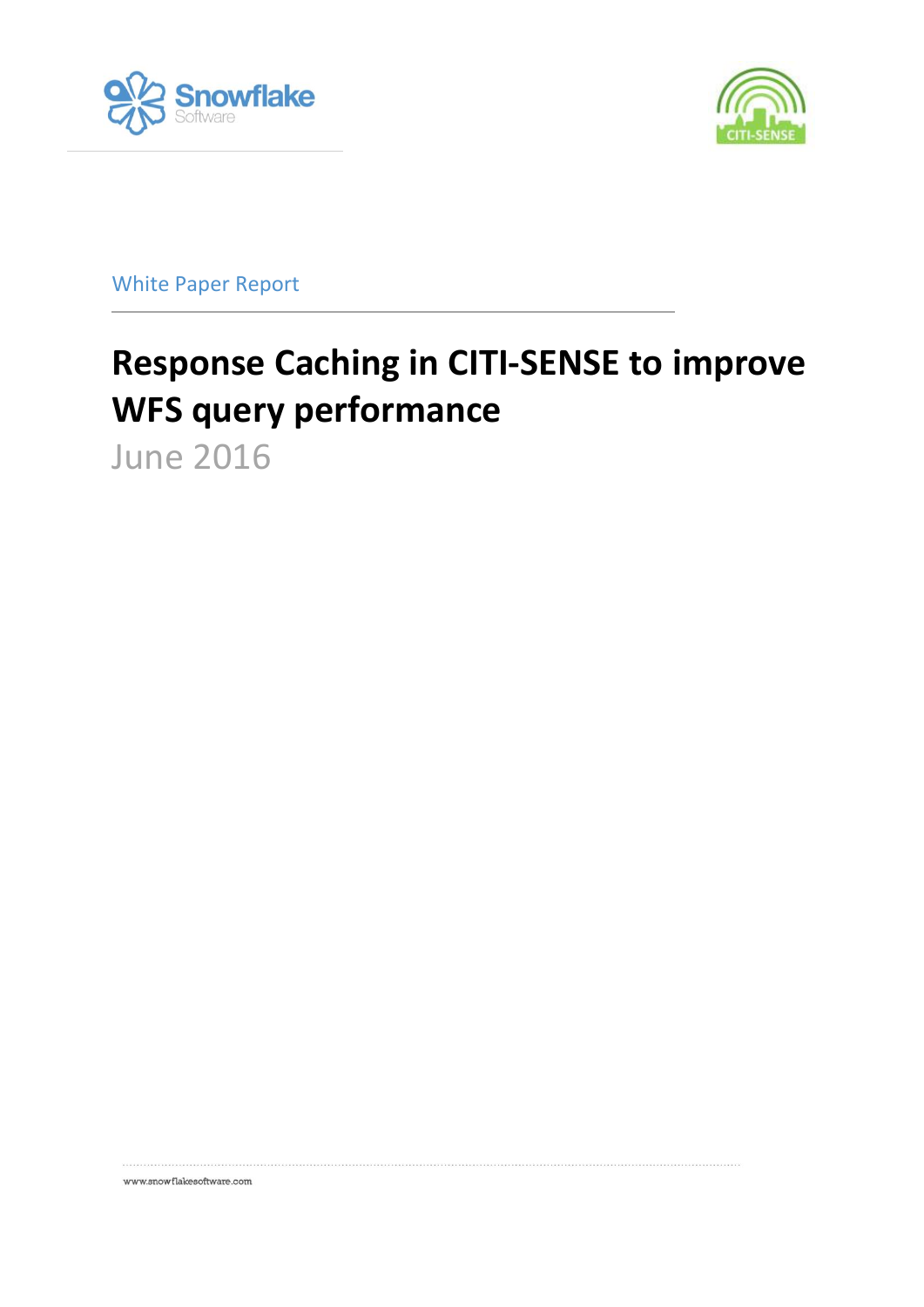



#### **Summary**

CITI-SENSE is a European project, that set out to empower citizens through Citizens' Observatories, enabling them to contribute to and participate in environmental governance. Citizens will be able to support and influence community and societal priorities as well as other related decision making processes.

CITI-SENSE started in October 2012 and runs for a period of four years, completing at the end of September 2016. Citizens from 9 cities participated in the project forming around 20 citizen observatories in Barcelona, Belgrade, Edinburgh, Haifa, Ljubljana, Oslo, Ostrava, Vienna and Vitoria. Static sensors (fixed sensors) and mobile sensors (personal sensors) were deployed to monitor various environmental components of air quality.

Snowflake Software's contribution within CITI-SENSE was to explore through the project, how best to design and implement a solution to host both sensor and questionnaire information, allowing end users to access that same information over the internet in a secure method, and ensure the Spatial and Environmental Data Services (SEDS) Platform was performant under heavy loads, in a maintained environment. This whitepaper focuses on the issues surrounding cloud hosted platforms which need to be performant, the solutions available and those implemented in the CITI-SENSE project.

### **SEDS Platform**

The SEDS Platform created by Snowflake Software during CITI-SENSE project provides the core interface between data providers (those static sensors or personal sensors providing data or people completing questionnaires) and data consumers (e.g. applications developed against the platform using the raw data for analysis). The SEDS platform allows data providers to upload data collected from all sensors into a centralised data store. It also allows data consumers to access this data using open standards (WFS and REST) web interfaces.

#### **So what's the problem?**

Handling data transfers over the internet from a technical implementation perspective can be challenging depending on the volume of data and the number of data requests. Snowflake Software specialise in Web Feature Services (WFS) an open, platform independent web service (request/response) that allows the retrieval of features contained within a remote data store (in this case, a cloud hosted database).

WFS supports a wide range of use cases, from data exchange where users can download data on request, through to supporting decision makers, for example when web applications are developed against a WFS to deliver value-add information to third party users.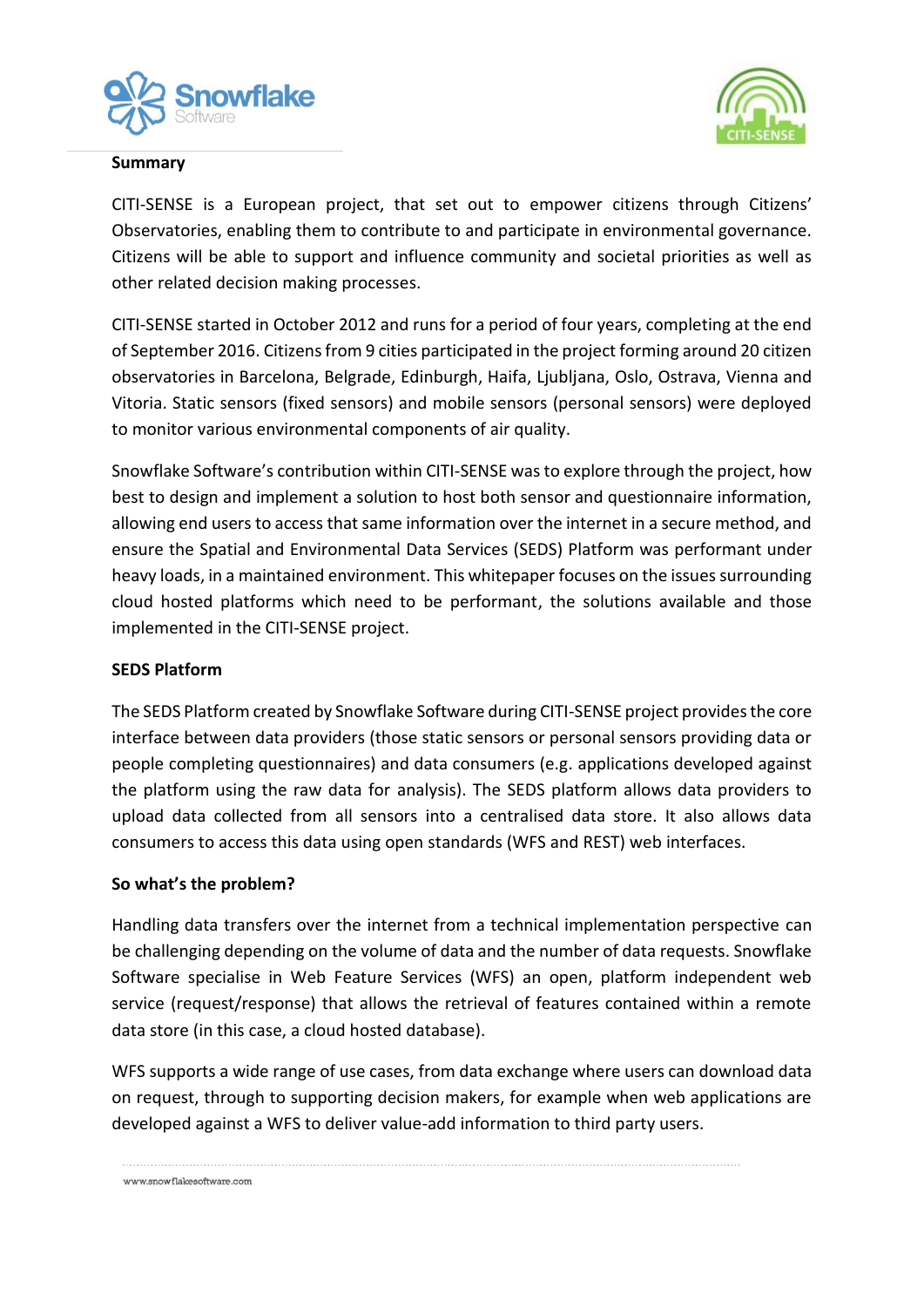



During the CITI-SENSE project, a WFS was used to load data from sensor providers into a cloud hosted database. Two WFS services were also set up to facilitate end user request/responses allowing requests to the database that returned data in XML format. The following considerations were identified during the design of the platform to ensure the system is performant; high data volumes over the internet; number of requests made during a certain time frame; speed of response required for third party applications. In order to maintain a quality level of performance, WFS request response caching was implemented, during the CITI-SENSE project.

## **What is Response Caching?**

Response caching is a technique for speeding up the response times for frequently used web requests. A cache sits between a client (such as a widget) and the server (the origin of the data). Caching can be a fairly complex topic as there are several options to store the cached content. In the simplest form the cached content can be stored on the server side or the client side. The technique can be used for anything from caching frequently used webpages to caching response data in XML for WFS requests (as is the case of CITI-SENSE).

### **Why would you need caching?**

When a browser sends a HTTP request to a server, the request needs to be transmitted and received. The server then needs to compute the response and deliver it back to the browser and finally the browser needs to render the response. The process may take anywhere from fractions of a second up to several seconds to complete.

Each of the steps described above can add a time delay. There could be delays due to the network travel time (the time taken for the request to travel from the browser to the server, and back from the server to the browser), or the processing time due to the complexity of the request. By caching the response, the delay can be reduced or eliminated altogether.

### **Caching options**

There are four options for caching the response.

- 1) Use client cache and do not contact the server at all Caching on the client side is the fastest in terms of response time. This works best for static content which gets updated very rarely or not at all or in situations where serving out stale data has noncritical consequences. The downside of this approach is that the server data can be updated without client awareness.
- 2) Use client cache with server verification With this approach, the client contacts the server and verifies whether the client cache is current. If the cache is not current, then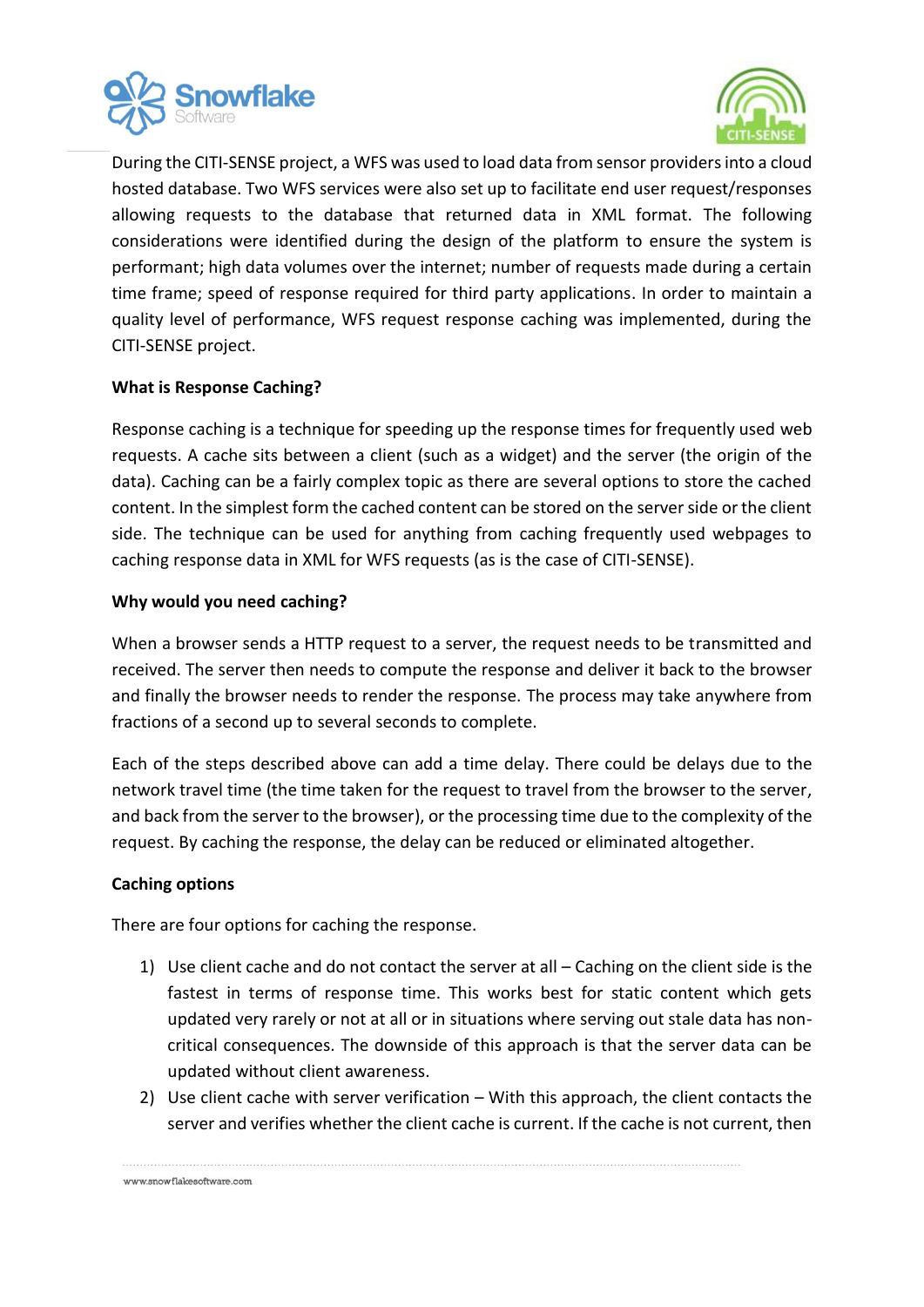



the server transmits the full response to the client. The downside of this approach is that both the client and the server need to retain cached copies of the response.

- 3) Use server side caching This approach is used when caching on the client side is not possible. This approach creates less load on the server as the server has to handle fewer requests.
- 4) No cache Generate a new response with each request. There is no caching that needs to be configured but if the request is complex then the response might take a long time.

### **Cache considerations**

There are a couple of important factors that need to be considered when thinking about caching.

- a) Cache lifespan It is important to know how often the resource to be cached is updated and how often the resource is viewed, as well as what is the acceptable level of data staleness for the resource in question.
- b) Memory limits Server side caching uses memory for every request that is cached. With memory being a limited resource, there can be a limit to the amount of data that can be cached.

### **Caching in CITI-SENSE**

The server side caching approach has been used for the CITI-SENSE project because it yielded substantial performance benefits. It helped reduce the load on the WFS server. 8 WFS requests have their responses cached. These are bounding box requests for 8 pilot cities that retrieve the latest observations from all sensors in those cities. These bounding box requests are the most commonly used requests. The widgets generate these WFS requests when users select the name of a city, to view data for, within the widget.

The response for each WFS request is saved as an XML file and these files are uploaded to an Amazon S3 bucket. The Amazon S3 bucket acts as the cache. Each of the 8 WFS requests gets redirected to the corresponding XML file on Amazon S3 bucket using Nginx configuration. The lifespan for the cache is 30 minutes, i.e. the XML files on the Amazon S3 bucket are refreshed every 30 mins. The diagram below explains the high level architecture used in the server side caching approach.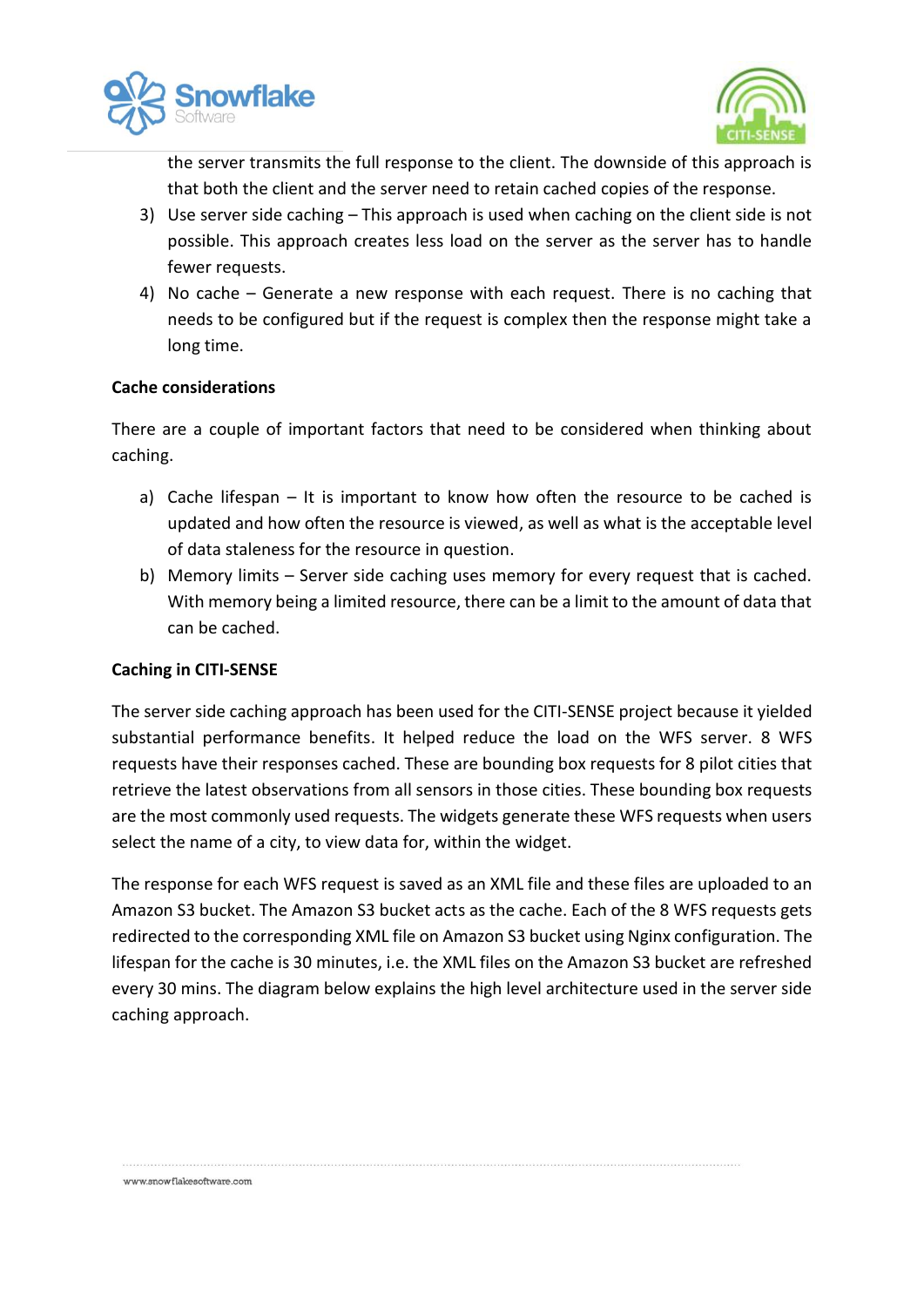





### **Result**

Using server side caching reduced the response times for the cached WFS requests to under 2 seconds for requests that would take 20-30 secs without caching, ensuring any third-party widgets and/ or applications performed efficiently.

### **Summary**

Through the CITI-SENSE project Snowflake Software explored the use of several caching methods in order to reduce the impact of complex WFS requests on performance of the SEDS platform. The main purpose of which was to reduce impact on widget and applications developed against the WFS component of the SEDS platform. Our findings are that server side caching should be used if the resource being cached changes frequently, and it is not acceptable to serve stale content. Client caching is best used in scenarios where content is rarely updated or serving stale content is acceptable. Response caching can deliver excellent performance gains when configured correctly.